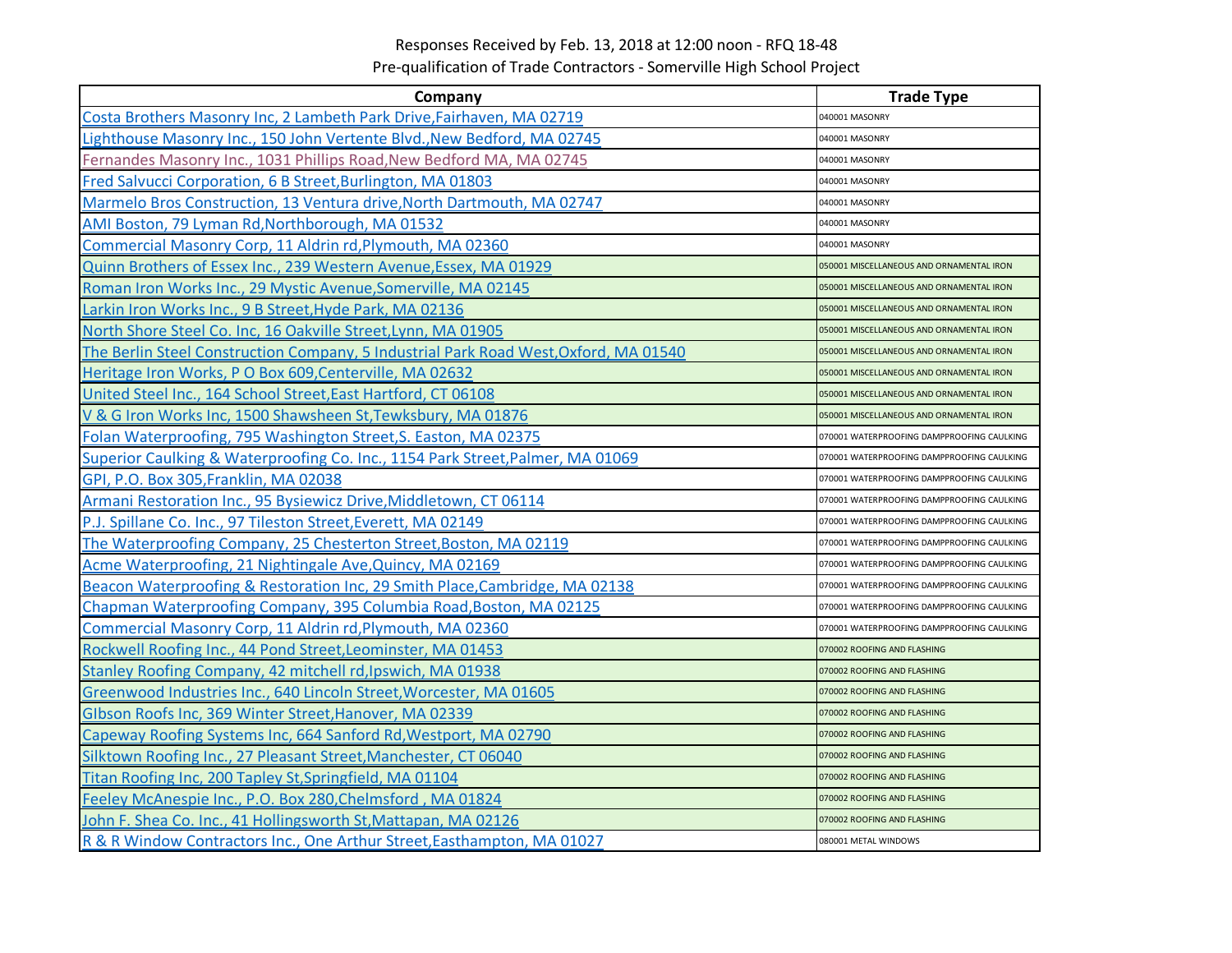## Responses Received by Feb. 13, 2018 at 12:00 noon ‐ RFQ 18‐48

Pre‐qualification of Trade Contractors ‐ Somerville High School Project

| Company                                                                                | <b>Trade Type</b>        |
|----------------------------------------------------------------------------------------|--------------------------|
| Chandler Architectural Products Inc., 255 Interstate Drive, West Springfield, MA 01089 | 080001 METAL WINDOWS     |
| Lockheed Window Corp., Route 100, Pascoag, RI 02859                                    | 080001 METAL WINDOWS     |
| Kapiloff's Glass, 47 New Ashford Rd, Williamstown, MA 01267                            | 080001 METAL WINDOWS     |
| GVW INC, 1200 Bennington Street, East Boston, MA 02128                                 | 080001 METAL WINDOWS     |
| Lambrian Construction Corp, 420 Turnpike Street, Canton, MA 02021                      | 080001 METAL WINDOWS     |
| A & A Window Products Inc, 15 Joseph street, Malden, MA 02148                          | 080001 METAL WINDOWS     |
| Prudential Door & Window Co Inc, 35 Sixth Rd, Woburn, MA 01801                         | 080001 METAL WINDOWS     |
| Aluminum & Glass Concepts Inc., 210 Andover Street, Wilmington, MA 01887               | 080001 METAL WINDOWS     |
| R & R Window Contractors Inc., One Arthur Street, Easthampton, MA 01027                | 080002 GLASS AND GLAZING |
| Chandler Architectural Products Inc., 255 Interstate Drive, West Springfield, MA 01089 | 080002 GLASS AND GLAZING |
| Lockheed Window Corp., Route 100, Pascoag, RI 02859                                    | 080002 GLASS AND GLAZING |
| Kapiloff's Glass, 47 New Ashford Rd, Williamstown, MA 01267                            | 080002 GLASS AND GLAZING |
| GVW INC, 1200 Bennington Street, East Boston, MA 02128                                 | 080002 GLASS AND GLAZING |
| A & A Window Products Inc, 15 Joseph street, Malden, MA 02148                          | 080002 GLASS AND GLAZING |
| Prudential Door & Window Co Inc, 35 Sixth Rd, Woburn, MA 01801                         | 080002 GLASS AND GLAZING |
| Aluminum & Glass Concepts Inc., 210 Andover Street, Wilmington, MA 01887               | 080002 GLASS AND GLAZING |
| West Floor Covering Inc., 42 Winter Street, Pembroke, MA 02359                         | 090002 TILE              |
| Joseph Cohn and Son Tile & Terrazzo LLC, 50 Devine Street, North Haven, CT 06473       | 090002 TILE              |
| Ayotte & King for Tile., 165 Trilby Ave, Chicopee, MA 01020                            | 090002 TILE              |
| Pavilion Floors Inc., 90 Commerce Way, Woburn, MA 01801                                | 090002 TILE              |
| Capital Carpet & Flooring Specialists Inc., 12 Walnut Hill Park, Woburn, MA 01801      | 090002 TILE              |
| High Point Interiors Inc., 50 Mattakeesett Street, Pembroke, MA 02359                  | 090002 TILE              |
| H. Carr & Sons Inc., 100 Royal Little Drive, Providence, RI 02904                      | 090003 ACOUSTICAL TILE   |
| K&K Acoustical Ceilings Inc., 1881 Main St #7, Tewksbury, MA 01876                     | 090003 ACOUSTICAL TILE   |
| West Floor Covering Inc., 42 Winter Street, Pembroke, MA 02359                         | 090005 RESILIENT FLOORS  |
| Ayotte & King for Tile., 165 Trilby Ave, Chicopee, MA 01020                            | 090005 RESILIENT FLOORS  |
| Pavilion Floors Inc., 90 Commerce Way, Woburn, MA 01801                                | 090005 RESILIENT FLOORS  |
| Capital Carpet & Flooring Specialists Inc., 12 Walnut Hill Park, Woburn, MA 01801      | 090005 RESILIENT FLOORS  |
| CJM Services Inc., 50 Kerry Place, Norwood, MA 02062                                   | 090005 RESILIENT FLOORS  |
| Joseph Cohn and Son Tile & Terrazzo LLC, 50 Devine Street, North Haven, CT 06473       | 090006 TERRAZZO          |
| DEPAOLI MOSAIC COMPANY, 11 SPRINGDALE AVE, CANTON, MA 02021                            | 090006 TERRAZZO          |
| Roman Mosaic and Tile Co., 2039 Mountain Rd., Manheim, PA 17545                        | 090006 TERRAZZO          |
| Dandis Contracting Inc., 1020 Turnpike Street Unit #12, Canton, MA 02021               | 090007 PAINTING          |
| New Generation Painting Co. Inc, 1 Newbury Street Suite 207, Peabody, MA 01960         | 090007 PAINTING          |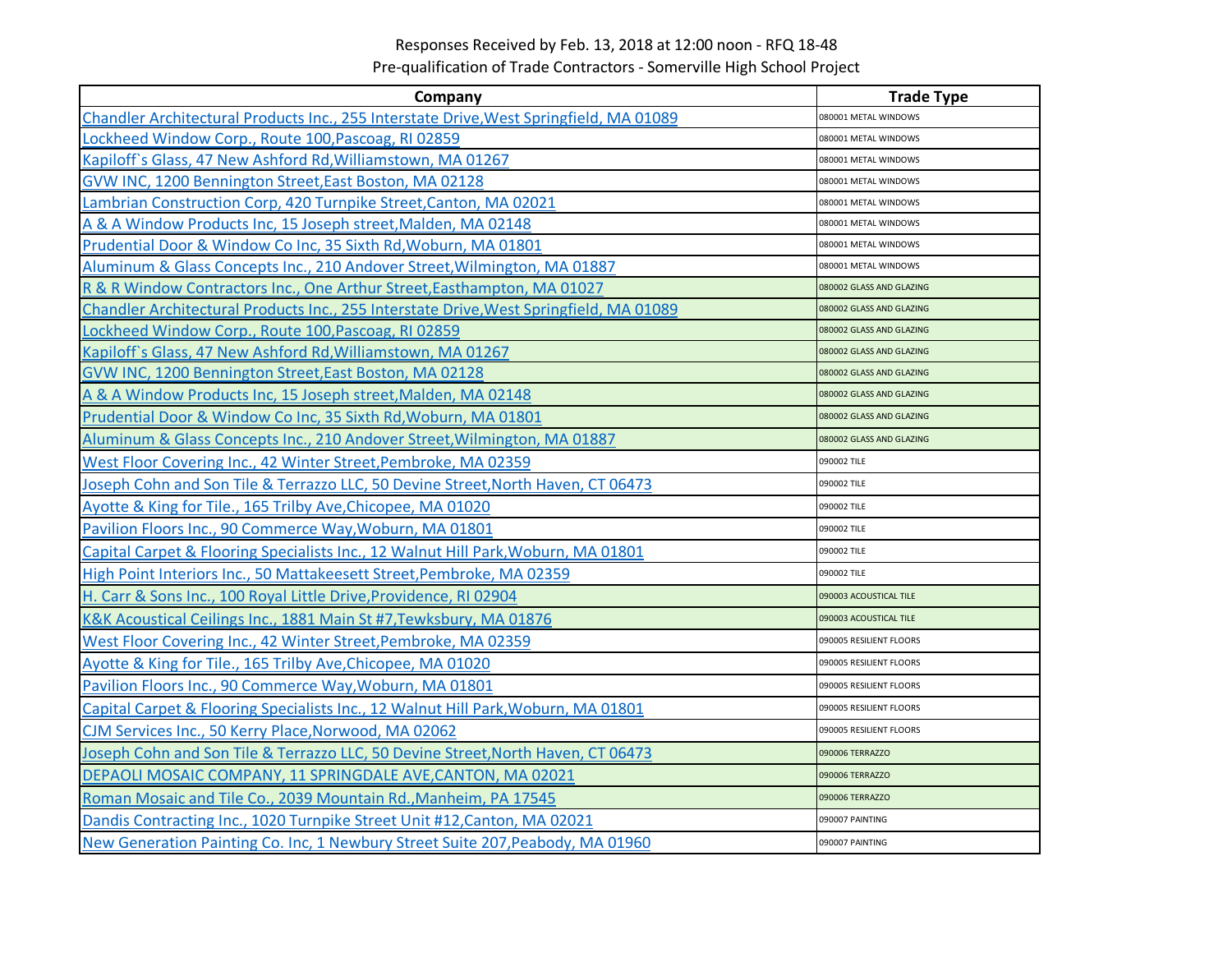## Responses Received by Feb. 13, 2018 at 12:00 noon ‐ RFQ 18‐48 Pre‐qualification of Trade Contractors ‐ Somerville High School Project

| Company                                                                           | <b>Trade Type</b>                           |
|-----------------------------------------------------------------------------------|---------------------------------------------|
| Bello Painting Company Inc., 585 East St, Weymouth, MA 02169                      | 090007 PAINTING                             |
| Homer Contracting Inc., 195 Broadway , Arlington, MA 02474                        | 090007 PAINTING                             |
| John W Egan Company Inc, 3 Border Street, West Newton, MA 02465                   | 090007 PAINTING                             |
| King Painting Inc, 50 High St Ste 22, North Andover, MA 01845                     | 090007 PAINTING                             |
| Delta Beckwith Elevator Company, 115 Shawmut Road, Canton, MA 02021               | 140001 ELEVATORS                            |
| Rustic Fire Protection Inc., 320 West Main St., Norton, MA 02766                  | 210001 FIRE PROTECTION SPRINKLER SYSTEM     |
| Cogswell Sprinkler Co. Inc., 22 Canterbury Street, Worcester, MA 01452            | 210001 FIRE PROTECTION SPRINKLER SYSTEM     |
| Hampshire Fire Protection Co. Inc., 8 North Wentworth Ave., Londonderry, NH 03053 | 210001 FIRE PROTECTION SPRINKLER SYSTEM     |
| J. C. Cannistraro.com, 80 Rosedale, Watertown, MA 02471                           | 210001 FIRE PROTECTION SPRINKLER SYSTEM     |
| Northeast Automatic Sprinkler Co. Inc., 25 MArion Dr., Kingston, MA 02382         | 210001 FIRE PROTECTION SPRINKLER SYSTEM     |
| Carlysle Engineering, 132 Brookside Ave., Boston, MA 02130                        | 210001 FIRE PROTECTION SPRINKLER SYSTEM     |
| SimplexGrinnell LP, 95 Shawmut Road, Canton, MA 02021                             | 210001 FIRE PROTECTION SPRINKLER SYSTEM     |
| William M. Collins Co. Inc., 105 Bay State Dr., Braintree, MA 02184               | 210001 FIRE PROTECTION SPRINKLER SYSTEM     |
| E.M Duggan Inc., 140 Will Drive, Canton, MA 02021                                 | 210001 FIRE PROTECTION SPRINKLER SYSTEM     |
| City Point Fire Protection Inc., 10 Commerce Rd, Rockand, MA 02370                | 210001 FIRE PROTECTION SPRINKLER SYSTEM     |
| NB Kenney Company, 68 Barnum Road, Devens, MA 01434                               | 220001 PLUMBING                             |
| Grasseschi Plumbing & Heating Inc., 1299 Grafton Street, Worcester, MA 01604      | 220001 PLUMBING                             |
| Patrick J Kennedy & Sons Inc., 39 Gibson Street, Boston, MA 02122                 | 220001 PLUMBING                             |
| J. C. Cannistraro.com, 80 Rosedale, Watertown, MA 02471                           | 220001 PLUMBING                             |
| Harold Brothers Mechanical, 44 Woodrock Rd, Weymouth, MA 02189                    | 220001 PLUMBING                             |
| P.J. Dionne Co. Inc., 72 Jonspin Road, Wilmington, MA 01887                       | 220001 PLUMBING                             |
| COMMONWEALTH PLUMBING CORP., 290 WEYMOUTH STREET, ROCKLAND, MA 02370              | 220001 PLUMBING                             |
| E. Amanti & Sons Inc., 390 Highland Ave., Salem, MA 01970                         | 220001 PLUMBING                             |
| E.M Duggan Inc., 140 Will Drive, Canton, MA 02021                                 | 220001 PLUMBING                             |
| NB Kenney Company, 68 Barnum Road, Devens, MA 01434                               | 230001 HEATING VENTILATION AIR-CONDITIONING |
| General Mechanical Contractors, 29-A Sword Street, Auburn, MA 01501               | 230001 HEATING VENTILATION AIR-CONDITIONING |
| Patrick J Kennedy & Sons Inc., 39 Gibson Street, Boston, MA 02122                 | 230001 HEATING VENTILATION AIR-CONDITIONING |
| J. C. Cannistraro.com, 80 Rosedale, Watertown, MA 02471                           | 230001 HEATING VENTILATION AIR-CONDITIONING |
| Harold Brothers Mechanical, 44 Woodrock Rd, Weymouth, MA 02189                    | 230001 HEATING VENTILATION AIR-CONDITIONING |
| E. Amanti & Sons Inc., 390 Highland Ave., Salem, MA 01970                         | 230001 HEATING VENTILATION AIR-CONDITIONING |
| JF White, 10 Burr street, Framingham, MA 01701                                    | 230001 HEATING VENTILATION AIR-CONDITIONING |
| E.M Duggan Inc., 140 Will Drive, Canton, MA 02021                                 | 230001 HEATING VENTILATION AIR-CONDITIONING |